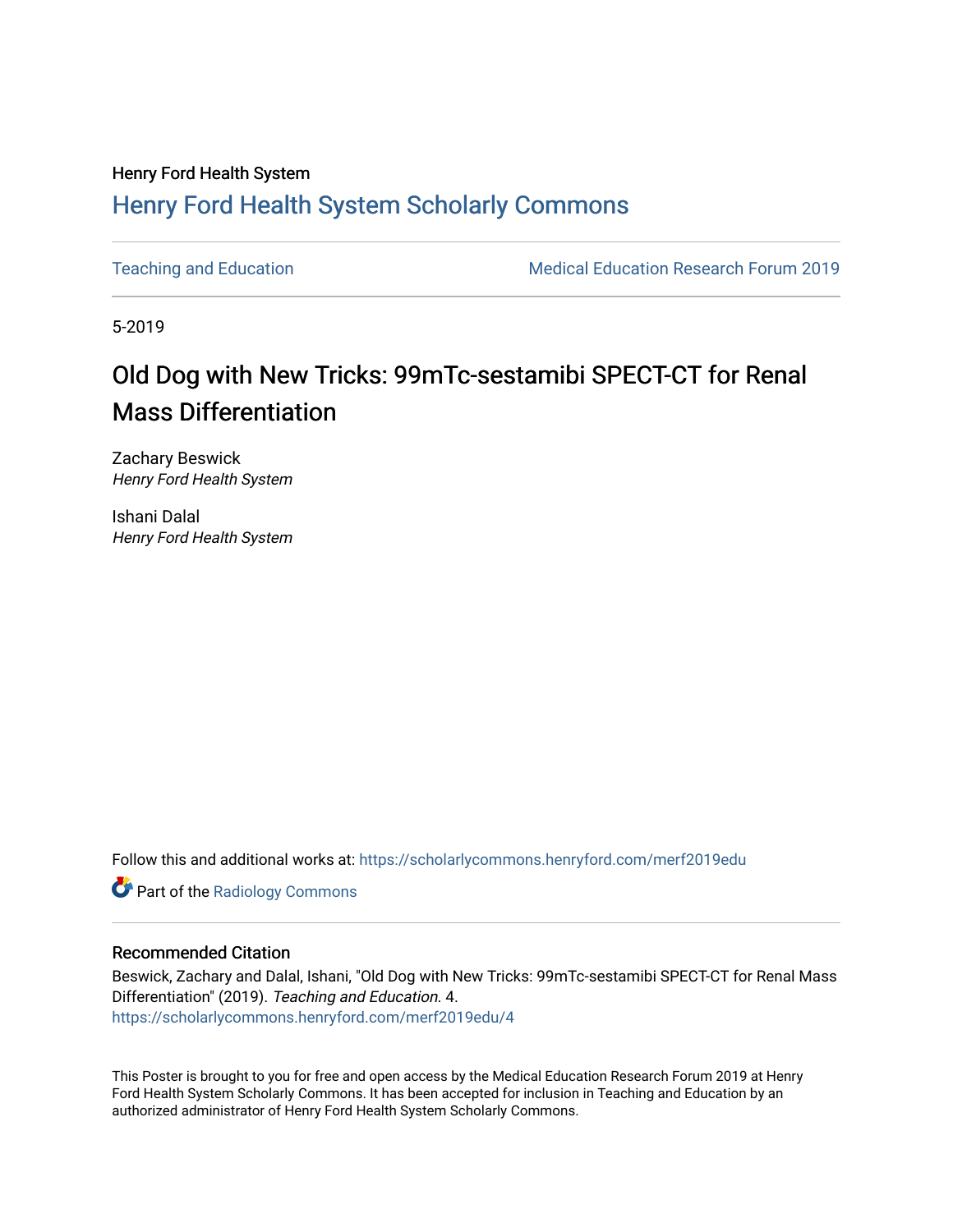# An Old Dog with New Tricks: 99mTcsestamibi SPECT-CT for Differentiation of Renal Masses

Zachary Beswick, M.D. Ishani Dalal, M.D. Henry Ford Hospital – Detroit, Michigan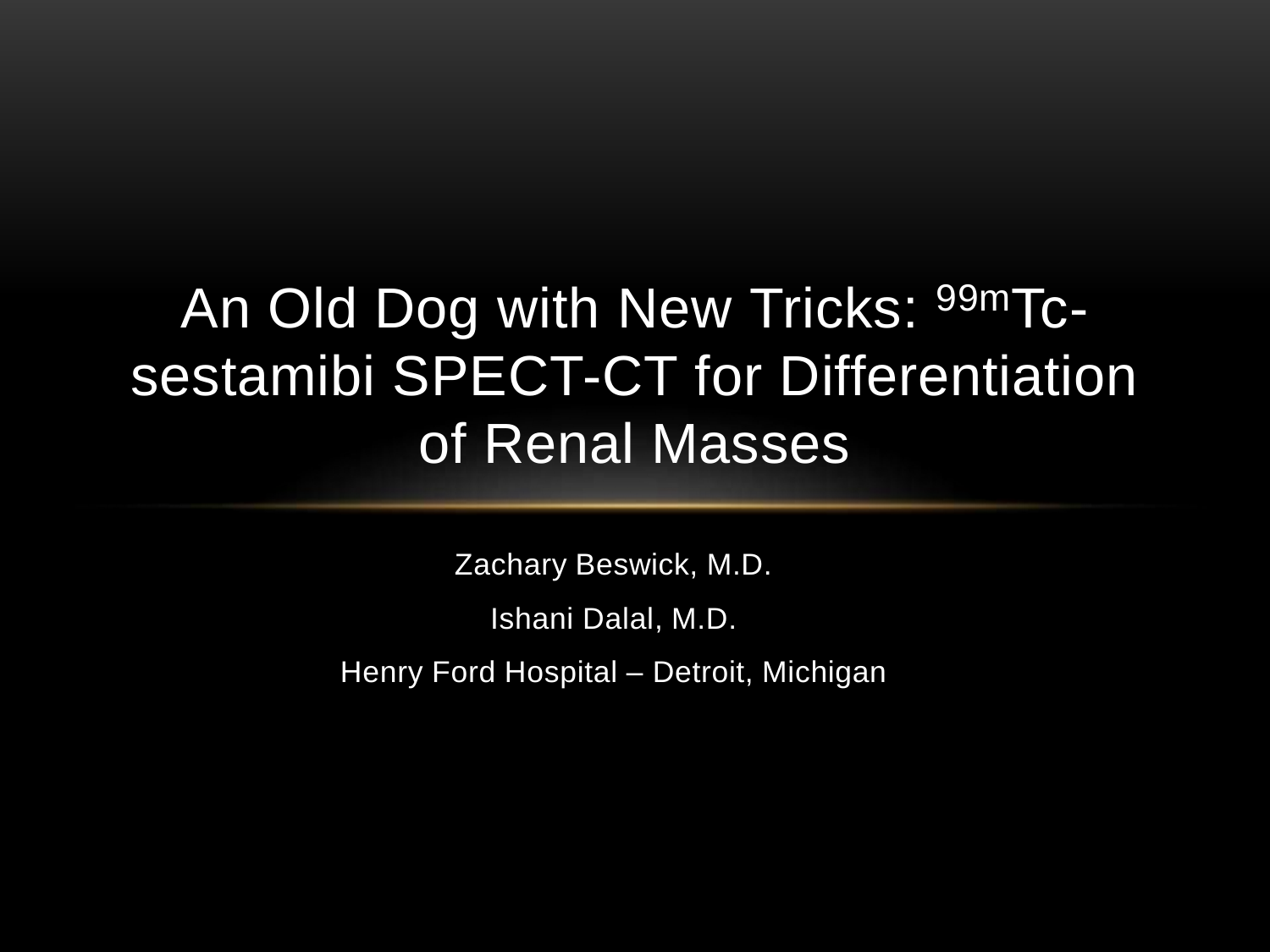#### RENAL CELL CARCINOMA (RCC)

- $\triangleright$  80-85% of primary renal malignancies
- Relatively more common in North America
- Men > Women
- Risk factors include smoking, obesity, and hypertension
- **Subtypes** 
	- Clear cell (75-85%)
	- Papillary (10-15%)
	- Chromophobe (5-10%)



*https://ru.wikipedia.org/wiki/%D0%A4%D0%B0%D0%B9%D0%BB:Re nal\_clear\_cell\_ca\_(1)\_Nephrectomy.jpg*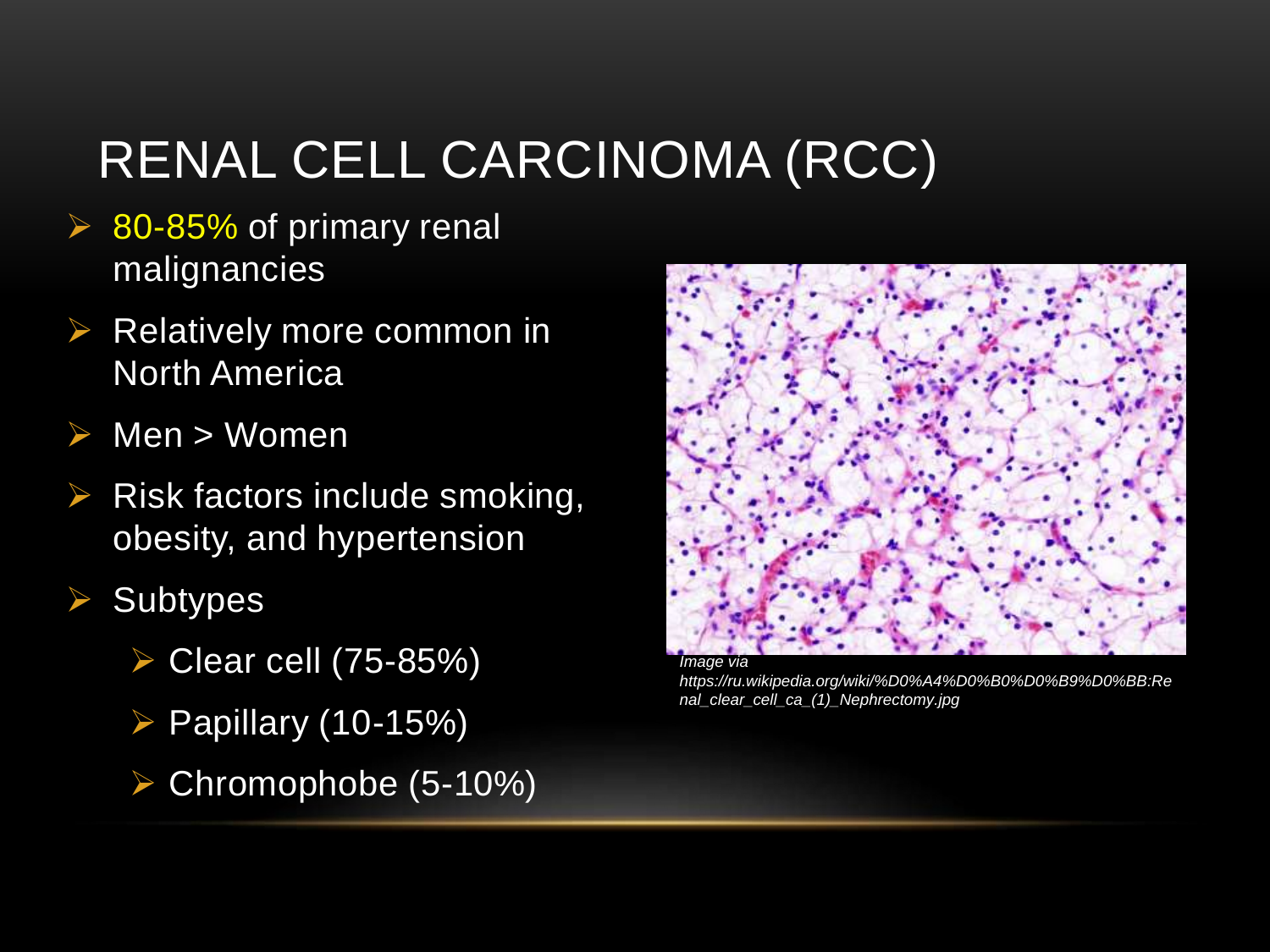#### BENIGN RENAL TUMORS

- $\triangleright$  Risk of malignancy decreases with smaller tumor size
- In one study, of the benign resected tumors, 75% were oncocytomas and 11% were angiomyolipomas
- **▶ Oncocytoma** 
	- $\triangleright$  Well differentiated neoplastic cells which behave benignly
	- $\triangleright$  Difficult to distinguish from RCC histologically
	- $\triangleright$  Homogenous solid mass, which may have a central scar
- Angiomyolipoma
	- $\triangleright$  Enhancing mass with macroscopic fat and without calcification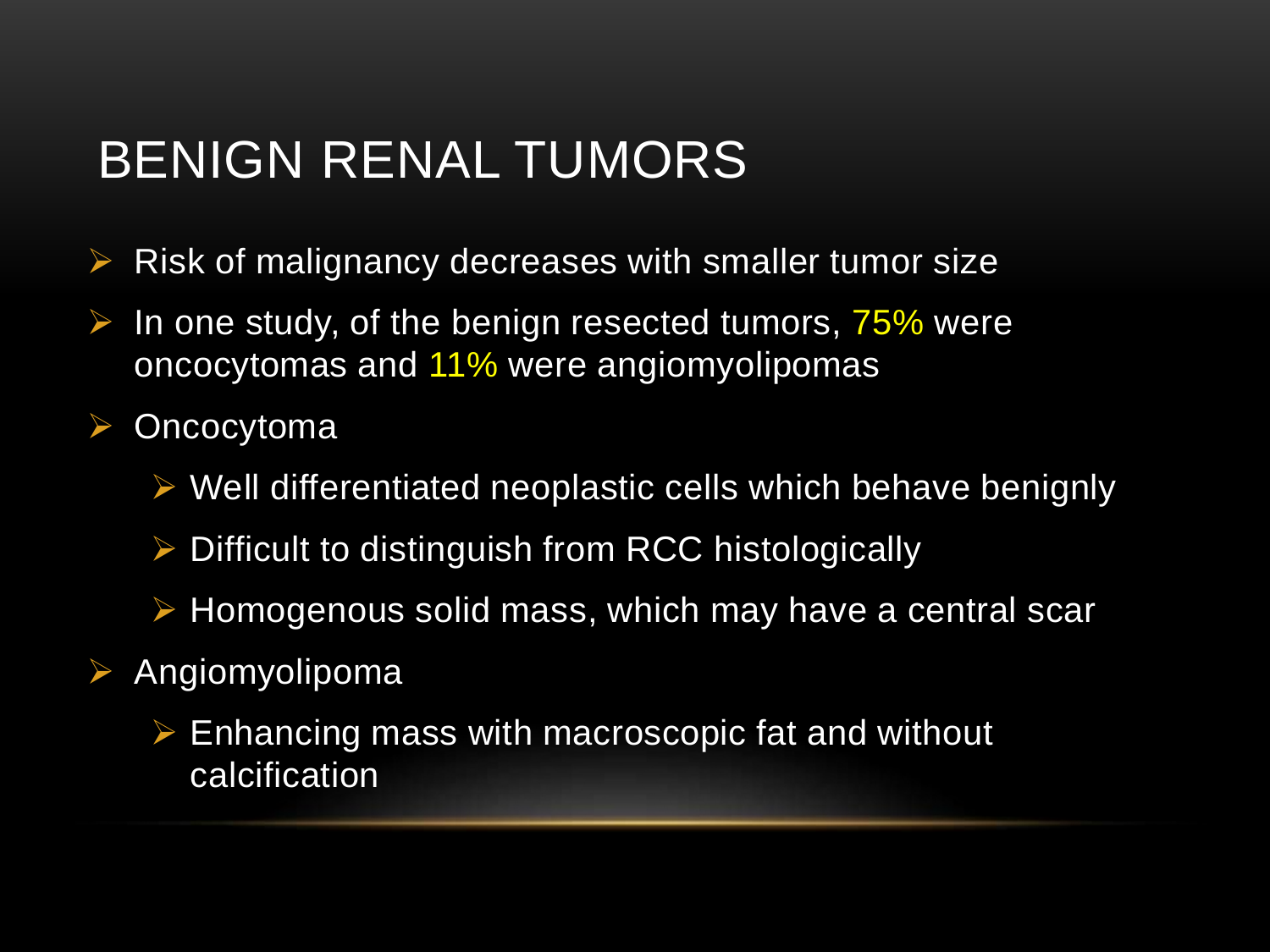#### DIFFERENTIATION CHALLENGES OF RENAL MASSES

- $\triangleright$  Limited ability to distinguish malignant and benign solid renal masses on cross-sectional imaging
- **E** Limitations of percutaneous renal biopsy:
	- **≻Poor negative predictive value**
	- **≻Tumors incapable of being biopsied**
	- **Exercise Procedure**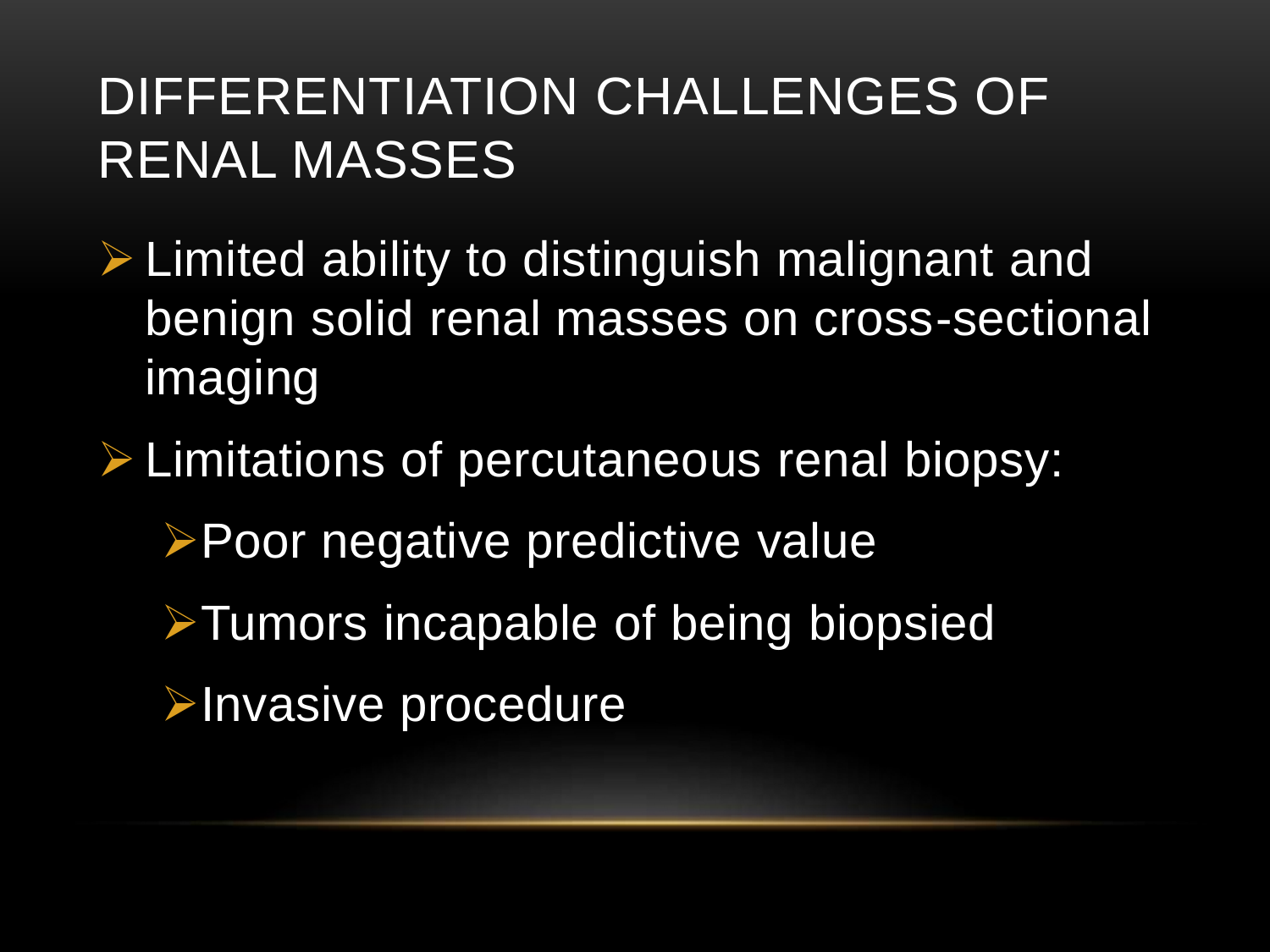### MECHANISM OF ACTION

- 99mTc-sestamibi is a lipophilic cation which localizes to cells based on mitochondrial content
- $\triangleright$  Renal oncocytomas have large numbers of mitochondria, especially in comparison to renal cell carcinoma (RCC) which have a relative paucity of mitochondria
- $\triangleright$  RCCs also often possess drug pumps that move 99mTc-sestamibi out of the cells
- $\triangleright$  As a result, renal oncocytomas demonstrate significant radiotracer uptake, while RCCs demonstrate limited uptake

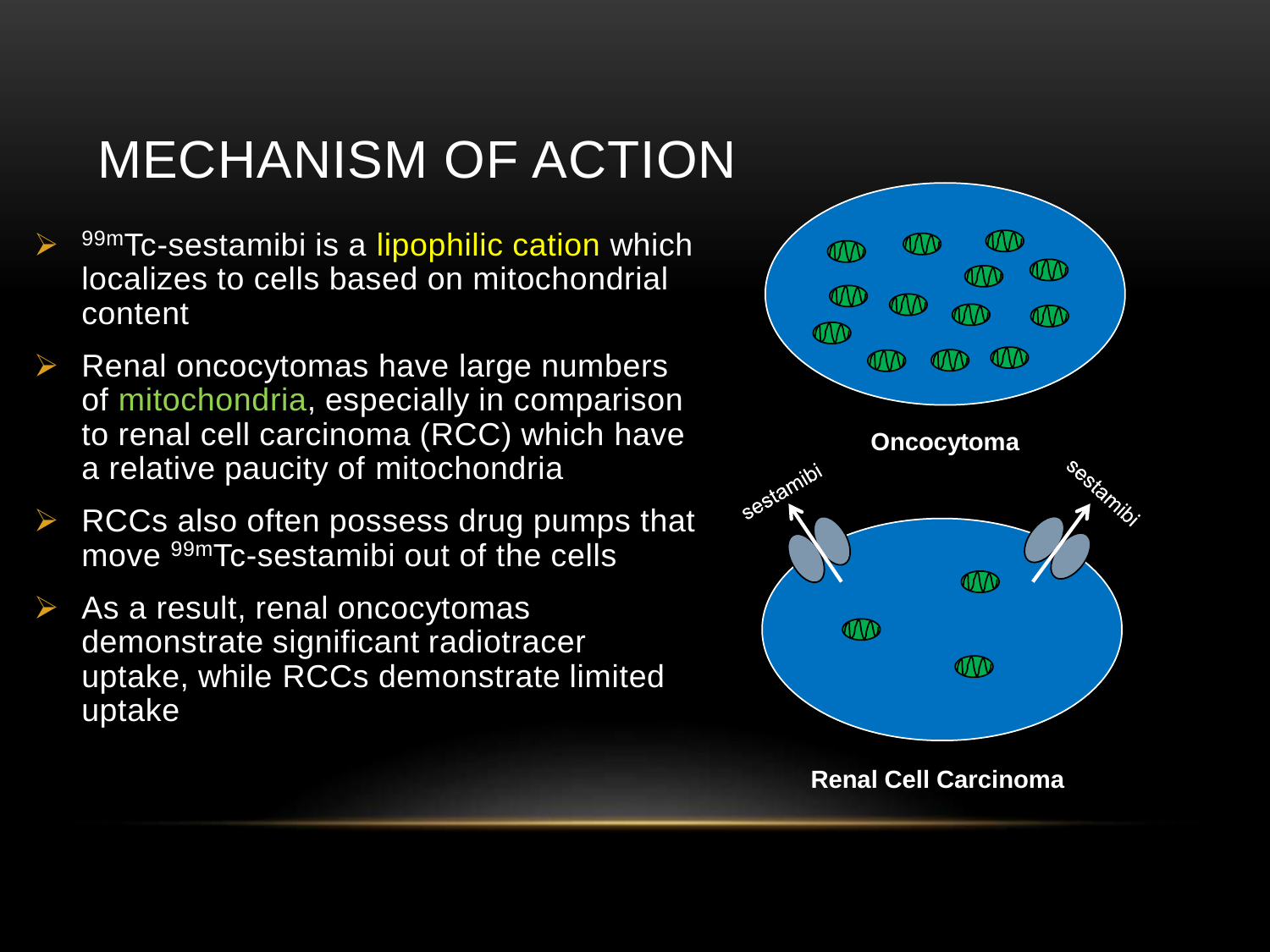### INTERPRETATION

- $\triangleright$  Renal parenchyma displays high uptake of 99mTc-sestamibi
- $\triangleright$  RCCs generally show a distinct decrease in radiotracer uptake relative to surrounding normal parenchyma
- In contrast, oncocytomas display uptake that is usually increased or similar to that of renal parenchyma
- Masses displaying variable uptake are likely to be benign if any portion displays a moderate to high amount of uptake



RCC patterns



Benign patterns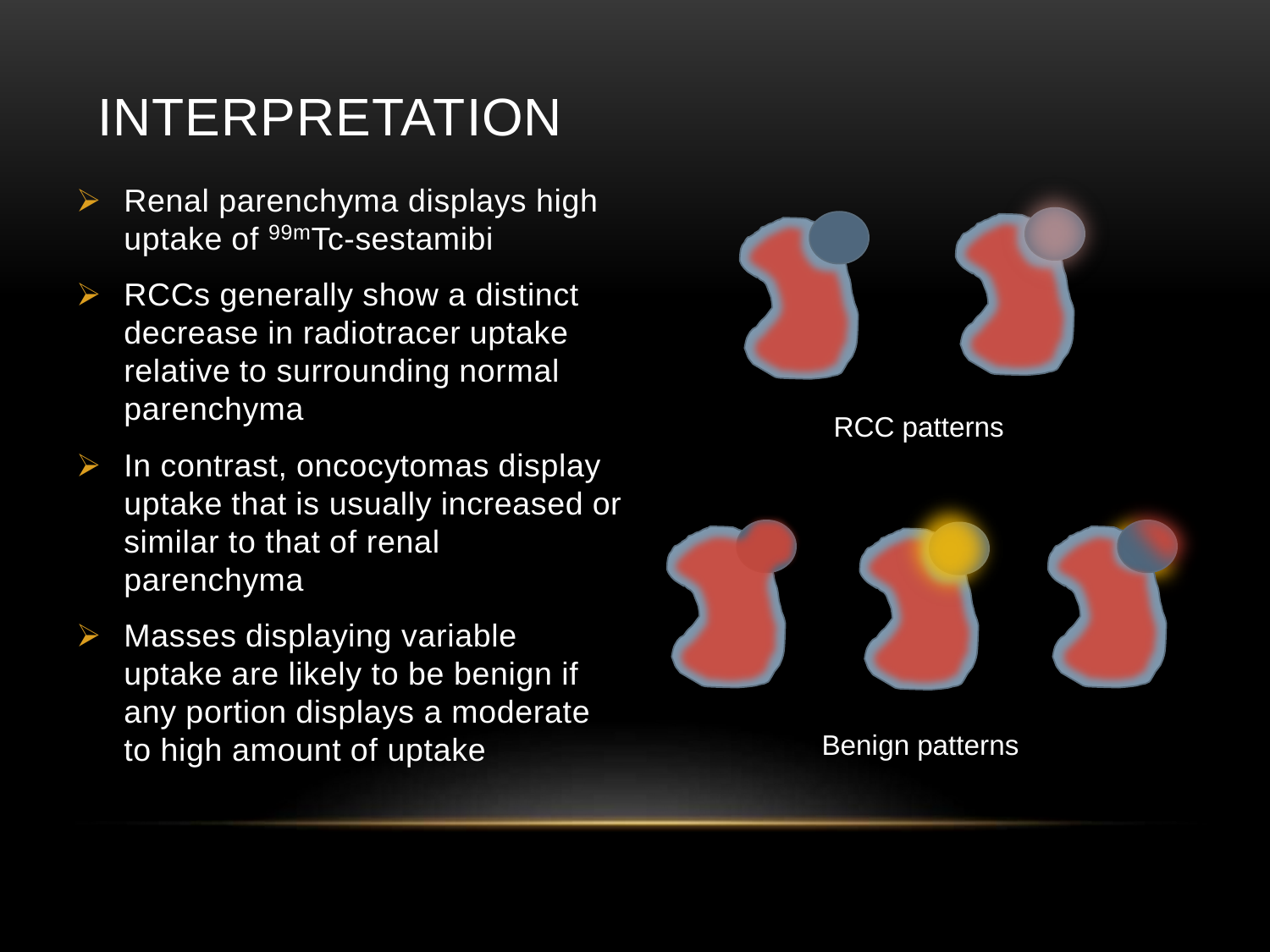

Post contrast T1 fat-saturated MR image shows a 1.6 cm T1 mildly hyperintense posterior renal mass concerning for RCC, prompting <sup>99m</sup>Tcsestamibi SPECT-CT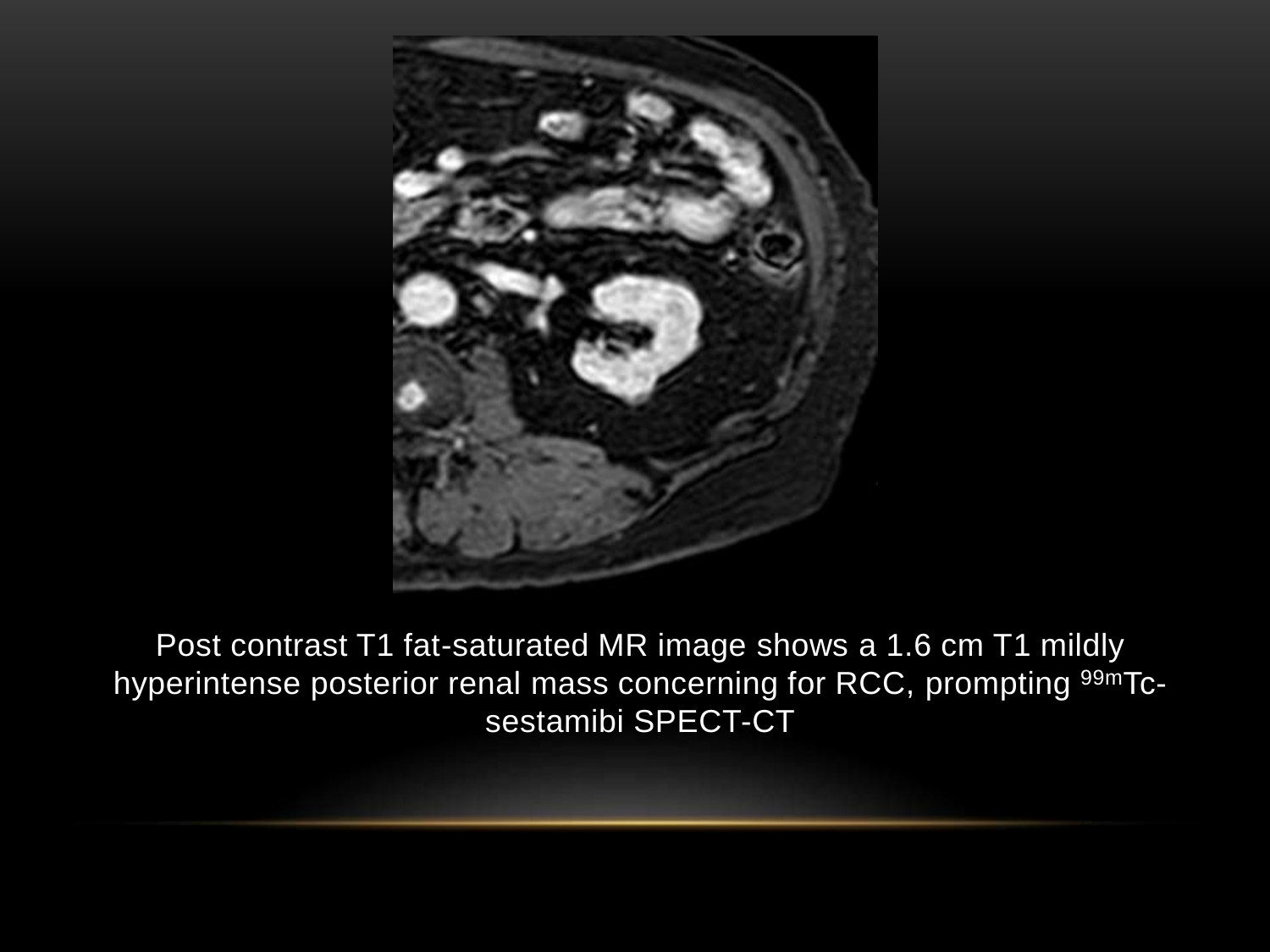

99mTc-sestamibi uptake within the mass is of similar intensity to surrounding renal parenchyma, a pattern consistent with a benign renal mass and inconsistent with RCC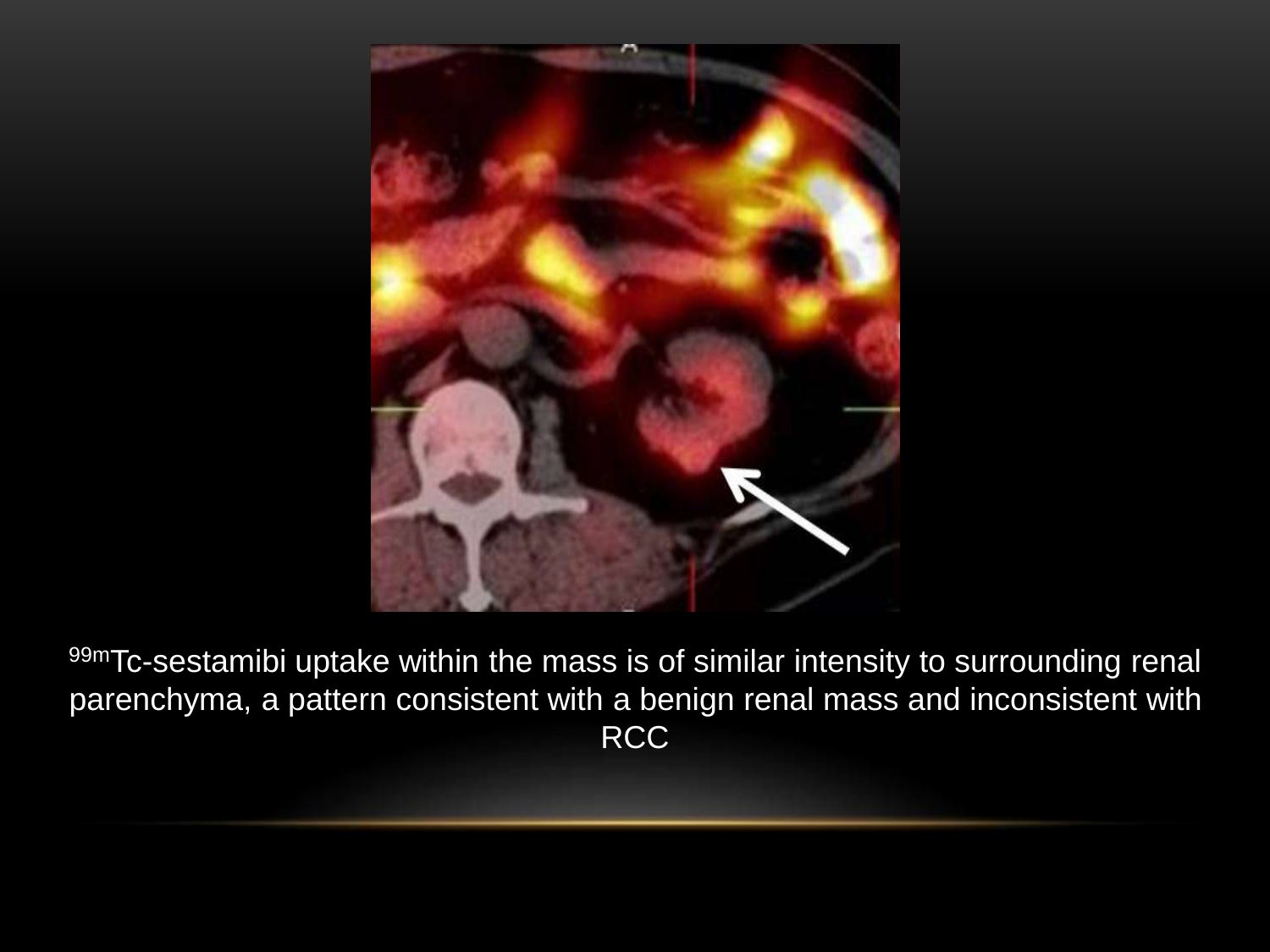

A photopenic defect is seen over the posteromedial renal mass, this lack of any discernable radiotracer uptake indicates that this lesion is unlikely to be benign and more likely represents RCC